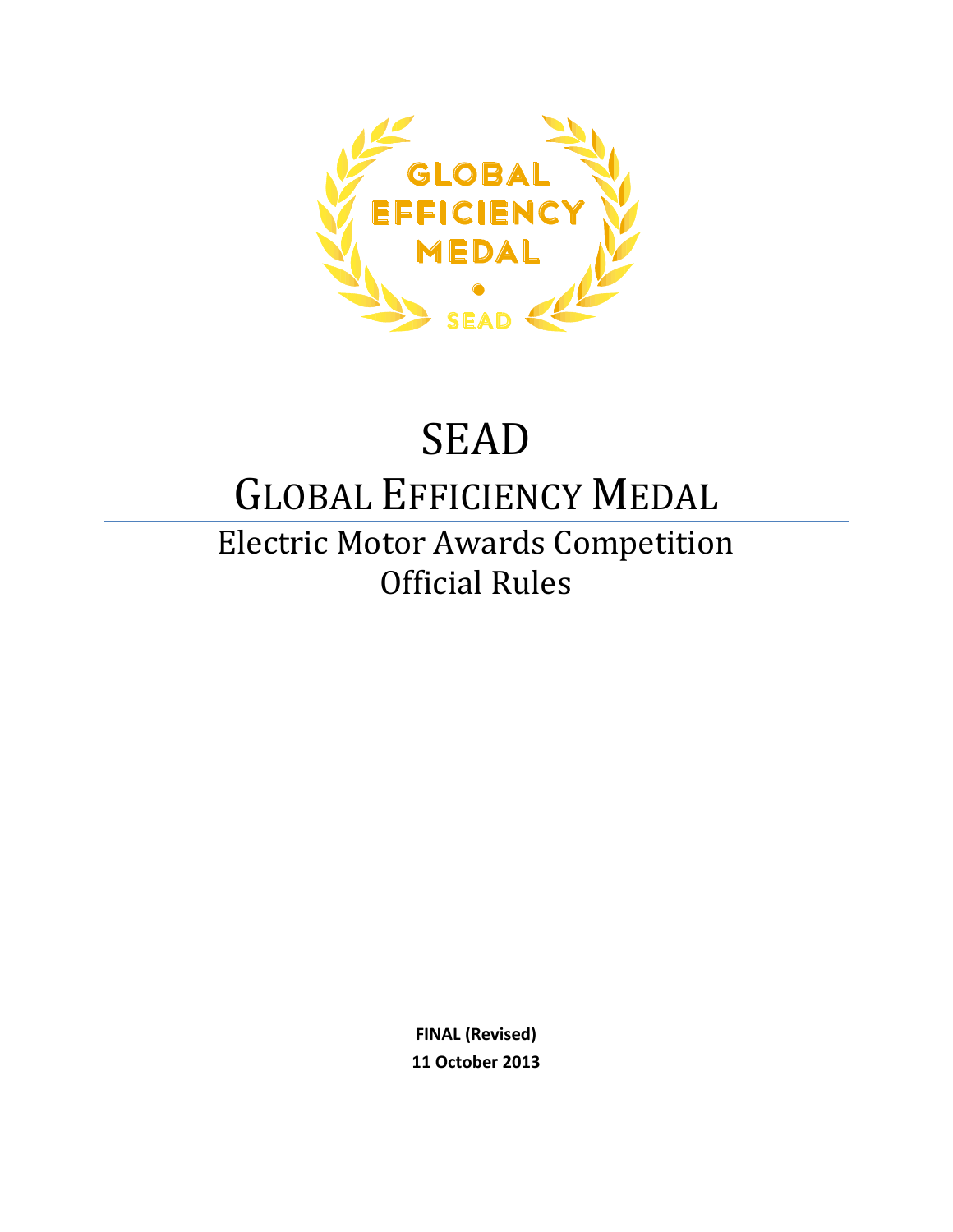## **SUPER-EFFICIENT EQUIPMENT AND APPLIANCE DEPLOYMENT (SEAD™) INITIATIVE**

## **ELECTRIC MOTOR AWARDS COMPETITION OFFICIAL RULES**

#### **1. Description.**

The Super-efficient Equipment and Appliance Deployment ("SEAD") Initiative Global Efficiency Medal competition (the "Competition") seeks to transform the global market for efficient equipment and appliances. As a Clean Energy Ministerial initiative, SEAD seeks to leverage high-level political dialogue to advance on-the-ground appliance and equipment efficiency efforts. SEAD unveiled plans for the first international competition to recognize the most efficient appliances in the world at the second Clean Energy Ministerial in April 2011. The first SEAD Global Efficiency Medals were awarded to the most energy efficient flat-panel televisions on 1 October 2012. The 2013 competitions will focus on computer monitors and electric motors; subsequent rounds will cover different product categories. The awards will enhance buyers' ability to differentiate and choose among products on the basis of their energy efficiency. The Collaborative Labeling and Appliance Standards Program ("CLASP") serves as the Administrator for the Competition.

#### **2. Who Should Apply?**

Manufacturers of electric motor products are invited to submit applications ("Applicants"). All Applicants are responsible for their entries.

#### **3. Award Categories<sup>1</sup> .**

The Competition focuses on drop-in replacement motors (including new replacement retrofit motors) and will recognize the most energy efficient electric motor products (the "Products") in a total of two (2) categories (individually a "Category," collectively, the "Categories"):

- 1) Induction Motor Products that satisfy all of the following definitions:
	- a. For NEMA design motors:
		- i. general-purpose alternating-current motor (NEMA MG-1 2011 §1.6.1);
		- ii. poly-phase squirrel-cage induction motor (MG-1 §1.18.1.1);
		- iii. constant speed motor (MG-1 §1.30);
		- iv. design B (MG-1 §1.19.1.2);
		- v. totally enclosed fan-cooled machine (MG-1 §1.26.2);
		- vi. rated continuous duty (MG-1 §1.40.1);
		- vii. 4 poles;
		- viii. rated or can be operated at voltage ratings between 230 and 600 VAC;
		- ix. 60 Hz nominal rated frequency.
	- b. For IEC design motors:
		- i. single-speed, three-phase, cage-induction motor (IEC 60034-1 Ed.12.0);
		- ii. design N (IEC 60034-12 Ed.2.1 §5.2);
		- iii. IP54 rated enclosure;

<sup>&</sup>lt;sup>1</sup> See Figure 1 for a graphical representation of the award categories.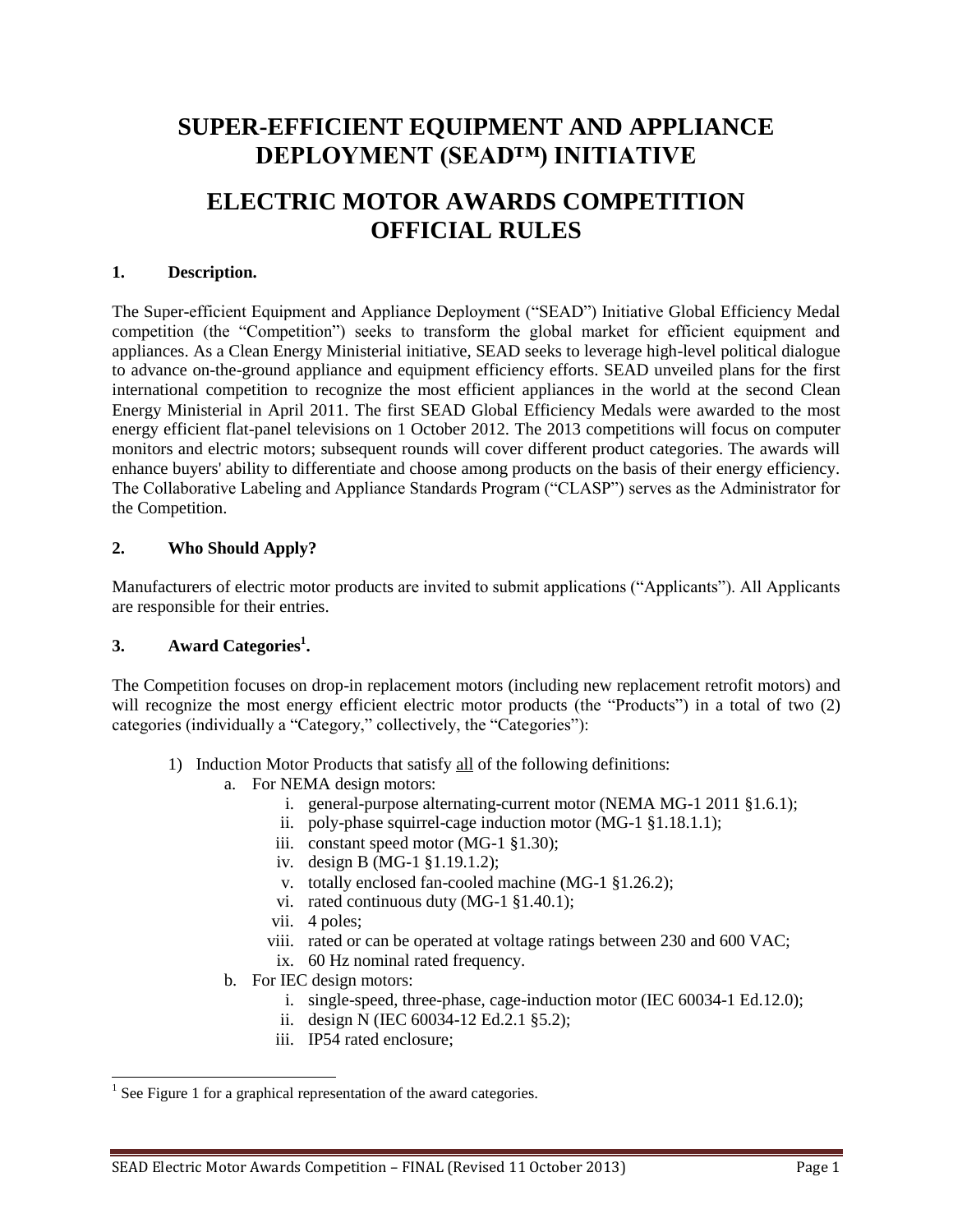- iv. rated for duty type  $S1$  continuous running duty (60034-1 §4.2.1);
- v. intended for direct-on-line operation;
- vi. 4 poles;
- vii. rated or can be operated at voltage ratings between 230 and 600 VAC;
- viii. 50 Hz nominal rated frequency.
- 2) New Technology Motor Products that satisfy all of the following definitions:
	- a. including permanent magnet synchronous motor, electronically commutated motors, or reluctance synchronous motor;
	- b. IP54 rated enclosure;
	- c. rated for continuous duty or duty type S1.

#### A. Induction Motor Category (IEC and NEMA):

Applicants are invited to nominate their Induction Motor Products built using IEC frame specifications that are offered for sale (regardless of location of manufacturer) in one or more of four (4) geographic regions consisting of Australia<sup>2</sup>, the European Region<sup>3</sup>, India<sup>4</sup>, and North America<sup>5</sup> (individually a "Region," collectively, the "Regions").

Applicants are invited to nominate Induction Motor Products built using the NEMA frame series that are offered for sale (regardless of location of manufacturer) in North America.

For purposes of this Competition, awards will be granted to the best performing Product in each of the following five (5) size classes<sup>6</sup> (individually a "Class," collectively, the "Classes"): 5 HP (NEMA 184T), 15 HP (NEMA 254T), 3.7 kW (IEC 112M), 4 kW (IEC 112M), and 11 kW (IEC 160M); with energy efficiency performance evaluated at a weighted average of partial-load operating conditions.

The best performing 4 kW and 11 kW IEC Induction Motor Products among all of the Regions will be declared an "International Winner". A total of up to ten (10) awards, eight (8) Region and two (2) International winners (individually a "Winner," collectively, the "Winners"), will be granted in the IEC Induction Motor Category. A total of up to two (2) winners in the North America Region will be granted in the NEMA Induction Motor Category.

Applicants may nominate Products for consideration in any Region, regardless of the location of the manufacturer of the Product, provided that the Region sales/availability requirements are satisfied for each Product nominated. For example, a Product manufactured in Japan and sold globally may be entered in any and all Regions. Applicants may nominate only a single Product model for each of the ten Region award categories. All 4 kW and 11 kW IEC models nominated for a Region award will be considered for the International award, so an Applicant need only nominate Products at the Region award level.

 $\overline{a}$ 

 $2^{2}$  For purposes of this Competition, limited to Australia.

<sup>&</sup>lt;sup>3</sup> For purposes of this Competition, the European Region consists of all EU27 countries and the EFTA-countries Switzerland, Norway, Iceland and Liechtenstein.

<sup>&</sup>lt;sup>4</sup> For the purposes of this Competition, limited to India.

<sup>&</sup>lt;sup>5</sup> For purposes of this Competition, limited to the United States and Canada.

<sup>&</sup>lt;sup>6</sup> Product size class shall be determined from the Nameplate Power Output.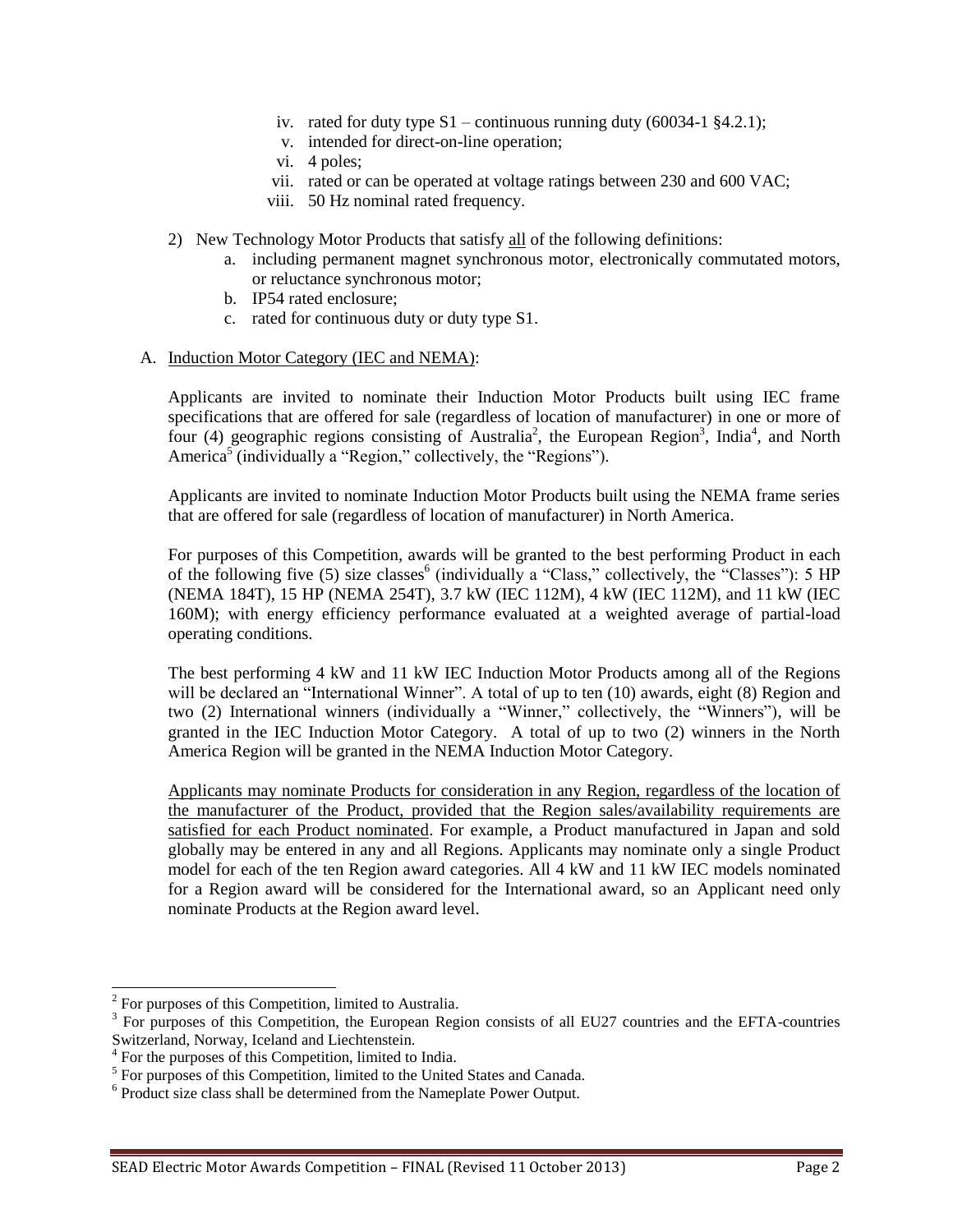|                            |                   |           | <b>Region</b>      |       |                         |                    |
|----------------------------|-------------------|-----------|--------------------|-------|-------------------------|--------------------|
| <b>Category</b>            | <b>Size Class</b> | Australia | European<br>Region | India | <b>North</b><br>America | Inter-<br>national |
|                            | 3.7 kW            |           |                    |       |                         |                    |
| IEC Induction              | 4 kW              |           |                    |       |                         |                    |
|                            | <b>11 kW</b>      |           |                    |       |                         |                    |
| NEMA<br>Induction<br>Motor | $5$ HP            |           |                    |       |                         |                    |
|                            | <b>15 HP</b>      |           |                    |       |                         |                    |

**Figure 1: Induction Motor Award Categories**

#### B. New Technology Motor Category:

Applicants are invited to nominate their New Technology Products that have a maximum output rating of 75 kW and are offered for sale (regardless of location of manufacturer) in one or more of the four (4) Regions.

For purposes of this Competition, awards will be granted to Products with the lowest nominal output rating (up to a maximum output rating of 75 kW) that meet or exceed the IE4 efficiency criteria<sup>7</sup>; where energy efficiency is evaluated at full-load operating conditions.

The Product with the lowest nominal output rating among all of the Regions will be declared an "International Winner". A total of up to five (5) awards, four (4) Region and one (1) International winner, will be granted in the New Technology Motor  $(< 75 \text{ kW})$  Category.

Applicants are invited to nominate their New Technology that have a maximum output rating of 100 HP and are offered for sale (regardless of location of manufacturer) in North America.

For purposes of this Competition , an award will be granted to the Product with the lowest nominal output rating (up to a maximum output rating of 100 HP) that meets or exceeds the NEMA Premium level+1 efficiency band<sup>8</sup>; where energy efficiency is evaluated at full-load operating conditions.

A total of up to one (1) winner in the North America Region will be granted in the New Technology Motor (< 100 HP) Category.

Applicants may nominate Products for consideration in any Region, regardless of the location of the manufacturer of the Product, provided that the Region sales/availability requirements are satisfied for each Product nominated. Applicants may nominate only a single Product model for

l

 $7$  As defined by IEC 60034-30.

<sup>&</sup>lt;sup>8</sup> As defined by NEMA MG1-2011.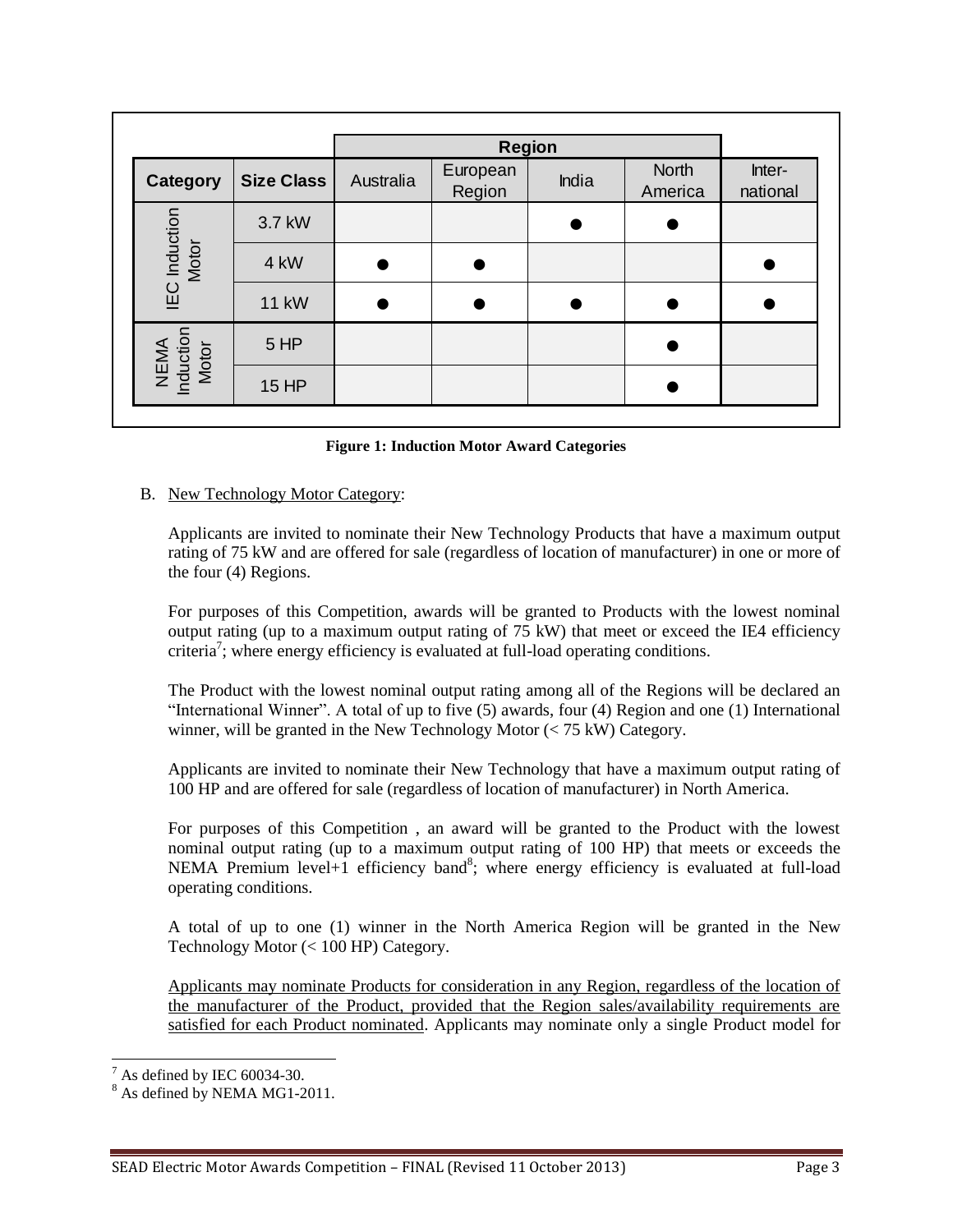each of the five Region award categories. All models nominated for a Region award in the New Technology Motor (< 75 kW) Category will be considered for the International award, so an Applicant need only nominate Products at the Region award level.

|                                 |           | <b>Region</b>      |              |                         |                    |
|---------------------------------|-----------|--------------------|--------------|-------------------------|--------------------|
| Category                        | Australia | European<br>Region | <b>India</b> | <b>North</b><br>America | Inter-<br>national |
| New Technology Motor (< 75 kW)  |           |                    |              |                         |                    |
| New Technology Motor (< 100 HP) |           |                    |              |                         |                    |

#### **Figure 2: New Technology Award Categories**

#### **4. Energy Efficiency Evaluation.**

The conditions and procedures for measuring Product energy efficiency for this Competition are as follows:

- A. Test Conditions for All Motor Categories:
	- (a) Products nominated for the North America region shall be tested at 60 Hz; while Products nominated for all other Regions shall be tested at 50 Hz.
	- (b) For motors built using IEC frame specifications, the efficiency normalization curves referenced in IEC 60034-30 will be used by the Administrator to compare results across the Regions and identify International winners.
	- (c) Testing shall be conducted with room ambient temperature maintained at  $25^{\circ}C$  +/-  $3^{\circ}C$ . Ambient air conditions should be draught-free.
	- (d) All efficiency measurements shall be taken under conditions of thermal equilibrium as defined by the appropriate test method (see Figure 3).
	- (e) Motors with externally-accessible shaft seals may be tested with shaft seals removed.
- B. IEC Induction Motor Category:

Testing shall be conducted in accordance with *IEC-60034-2-1:2007, Summation of Losses Method*, with residual losses determined from a load test with torque measurement (Clause 8.2.2.5.1)*,* following the detailed methodology and sequencing set out in the *IEA-4E EMSA Guide for the Use of Electric Motor Testing Methods Based on IEC 60034-2-1, Version 1.1* For purposes of this Competition, energy efficiency shall be calculated as the weighted average of measured efficiency at 25%, 50%, 75%, and full (100%) load conditions, per Equation 1.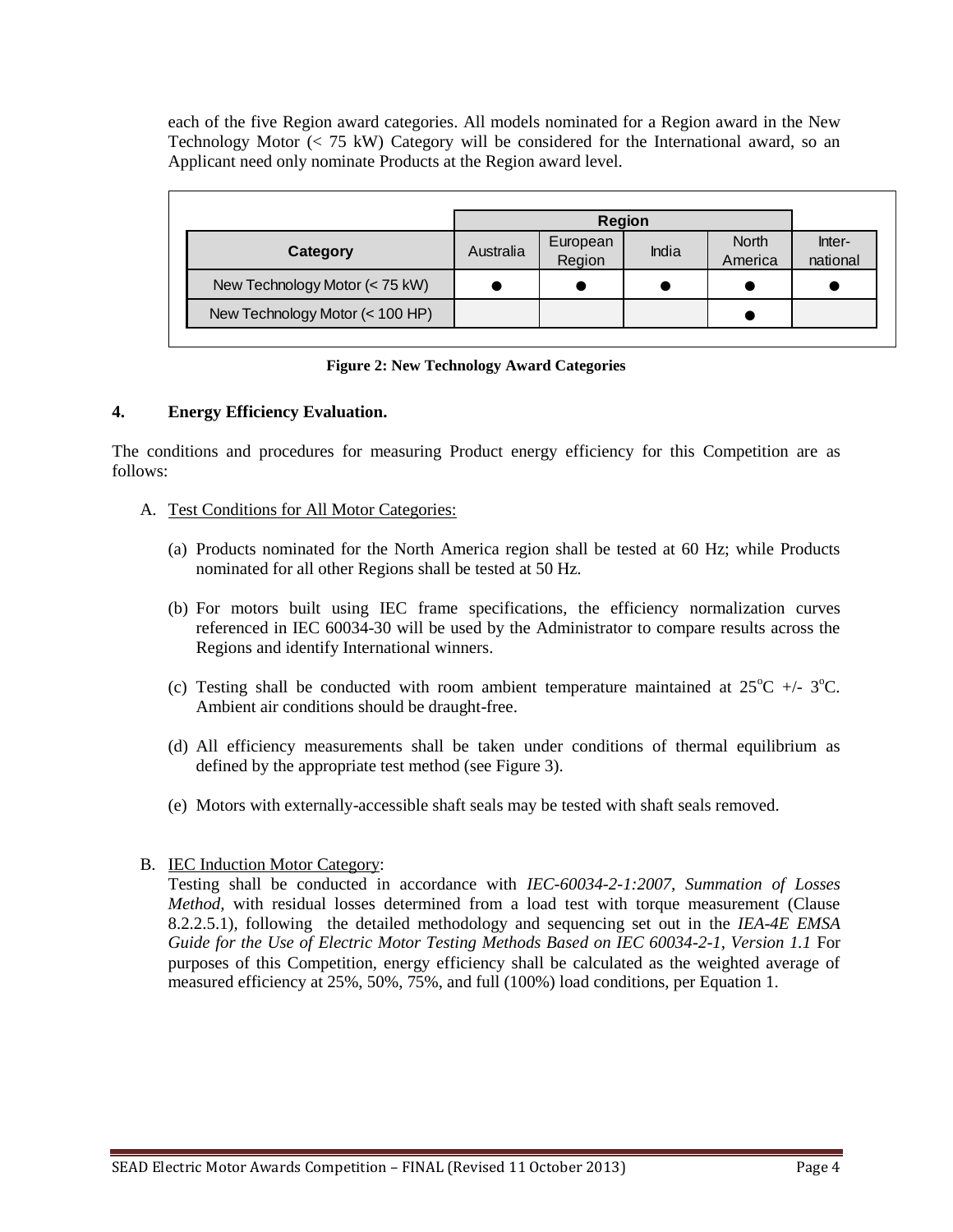#### **Equation 1: Partial Load Efficiency Evaluation**

 $\eta_{AVG} = (0.05 \times \eta_{25\%}) + (0.20 \times \eta_{50\%}) + (0.40 \times \eta_{75\%}) + (0.35 \times \eta_{100\%})$ 

Where:

 *AVG is the calculated weighted average efficiency; 25% is the efficiency measured at 25% load; 50% is the efficiency measured at 50% load; 75% is the efficiency measured at 75% load; and 100% is the efficiency measured at full load.*

C. NEMA Induction Motor Category:

Testing shall be conducted in accordance with the *U.S. Department of Energy test procedure for Electric Motors and Small Electric Motors, as specified in 10 CFR part 431*. For purposes of this Competition, energy efficiency shall be calculated as the weighted average of measured efficiency at 25%, 50%, 75%, and full (100%) load conditions, per Equation 1.

D. New Technology Motor (< 75 kW) Category:

Testing shall be conducted in accordance with *IEC-60034-2-1:2007, Direct Test Method: Out/Input*, following the detailed methodology and sequencing set out in the *IEA-4E EMSA Guide for the Use of Electric Motor Testing Methods Based on IEC 60034-2-1, Version 1.1* For purposes of this Competition, energy efficiency shall be reported as measured under full (100%) load conditions. Products nominated for the North America region shall be tested at 1800 RPM; while Products nominated for all other Regions shall be tested at 1500 RPM.

#### E. New Technology Motor (< 100 HP) Category:

Testing shall be conducted in accordance with the *IEEE Standard 112, Test Procedure for Polyphase Induction Motors and Generators, Efficiency Test Method A, Input-Output*. For purposes of this Competition, energy efficiency shall be reported as measured under full (100%) load conditions. Nominated Products shall be tested at 1800 RPM.

| <b>Category</b>                     | <b>Test Method</b>                                                                                                                |
|-------------------------------------|-----------------------------------------------------------------------------------------------------------------------------------|
| <b>IEC</b> Induction Motor          | IEC 60034-2-1:2007, Summation of Losses<br>Method                                                                                 |
| NEMA Induction Motor                | U.S. Department of Energy test procedure<br>for Electric Motors and Small Electric<br>Motors, as specified in 10 CFR part 431     |
| New Technology<br>Motor $(< 75$ kW) | IEC 60034-2-1:2007, Direct Test Method:<br>Out/Input                                                                              |
| New Technology<br>Motor (< 100 HP)  | IEEE Standard 112, Test Procedure for<br>Polyphase Induction Motors and<br>Generators, Efficiency Test Method A, Input-<br>Output |

|  |  |  | <b>Figure 3: Test Methods</b> |
|--|--|--|-------------------------------|
|--|--|--|-------------------------------|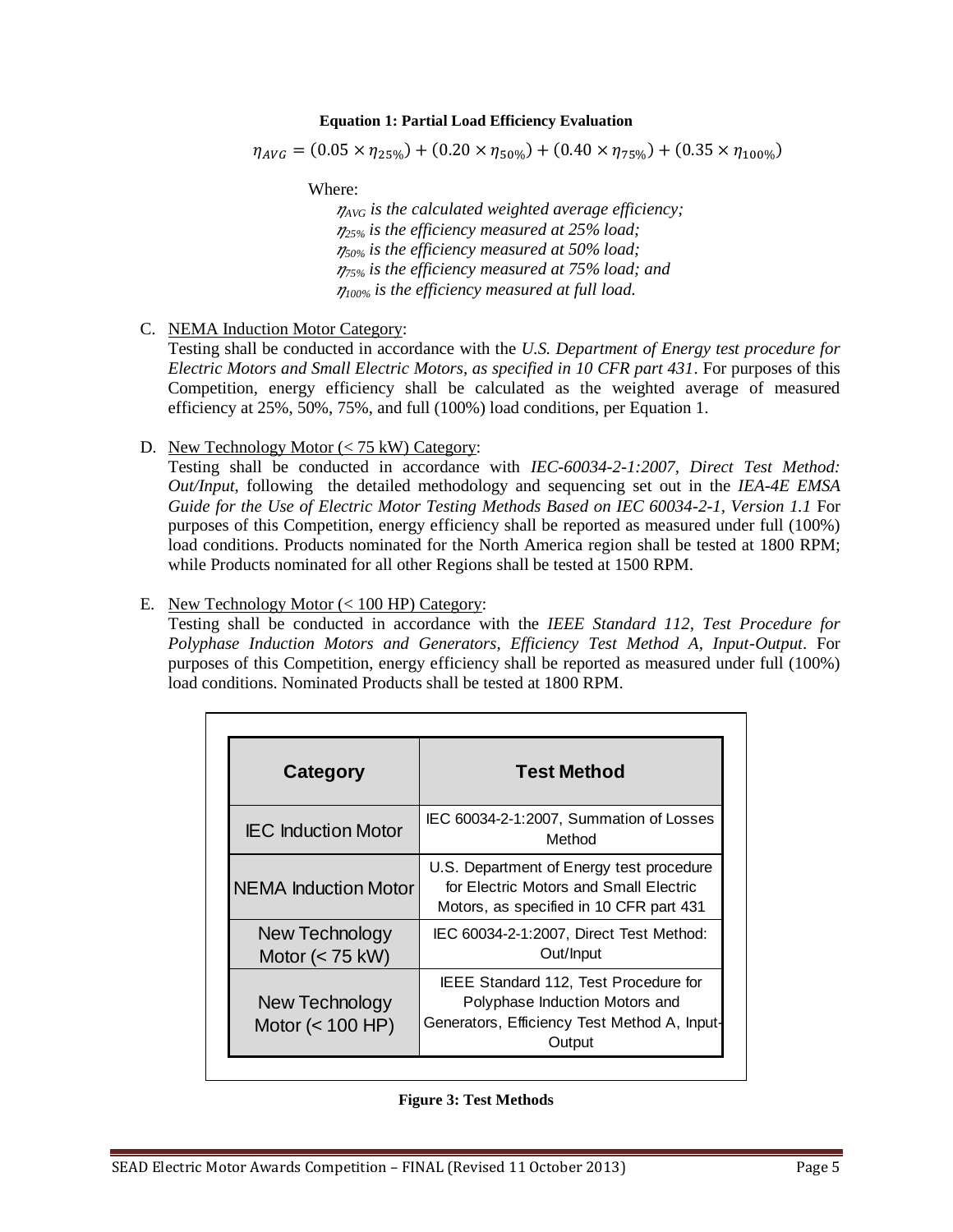#### **5. Competition Period.**

The Competition begins at 12:00:01 a.m. Eastern Time ("ET") on 3 June 2013 and ends at 11:59:59 p.m. ET on 31 January 2014 ("Competition Period"). All applications must be received in accordance with these Official Rules during the Competition Period to be eligible to win an award. All subsequent applications will be deemed void and not eligible to enter or win. Administrator's computer is the official time keeping device for this Competition.

#### **6. How to Enter.**

- A. Declaration of Performance. Applicants must enter the Competition by submitting a completed Declaration of Performance (*see* Attachment A incorporated in these Official Rules by reference) for each nominated model of their Product in a Region via email to the Administrator at [awards@superefficient.org.](mailto:awards@superefficient.org) The information submitted on the Declaration of Performance shall include:
	- (a) a binding declaration and representation of the Product's energy efficiency such that all model units of the Product available for sale will exhibit performance that meets or exceeds the reported values. Performance claims shall not represent average Product performance or best possible Product performance. Rather, the declaration must set forth the worst-case performance values such that each unit of the Product model will meet the stated performance regardless of variations in manufacturing and materials tolerances. For reporting purposes for the Competition, all values on the Declaration of Performance must be reported to the maximum number of significant digits;

and

l

(b) a binding declaration and representation that the number of units of the model of an IEC or NEMA Induction Motor Product available for purchase in the specified Region exceeds the minimum threshold specified therein<sup>9</sup>.

|                           |                   |           | <b>Region</b>      |       |                  |
|---------------------------|-------------------|-----------|--------------------|-------|------------------|
| <b>Category</b>           | <b>Size Class</b> | Australia | European<br>Region | India | North<br>America |
| IEC Induction<br>Motor    | 3.7 kW            |           |                    | 1400  | 420              |
|                           | 4 kW              | 1400      | 1400               |       |                  |
|                           | <b>11 kW</b>      | 500       | 500                | 500   | 150              |
| NEMA<br>nduction<br>Motor | $5$ HP            |           |                    |       | 980              |
|                           | <b>15 HP</b>      |           |                    |       | 350              |

<sup>9</sup> Applicant must have plans to ship at least the following number of units of an IEC or NEMA Induction Motor Product model in the Region of nomination:

Applicant may define the shipment period, not exceeding 12 months, and may provide a start date for the shipment period between 3 June 2013 and 1 September 2014. Applicant will be required to submit a shipment plan of the nominated product model with sales projections based on past sales for the same or a similar product model.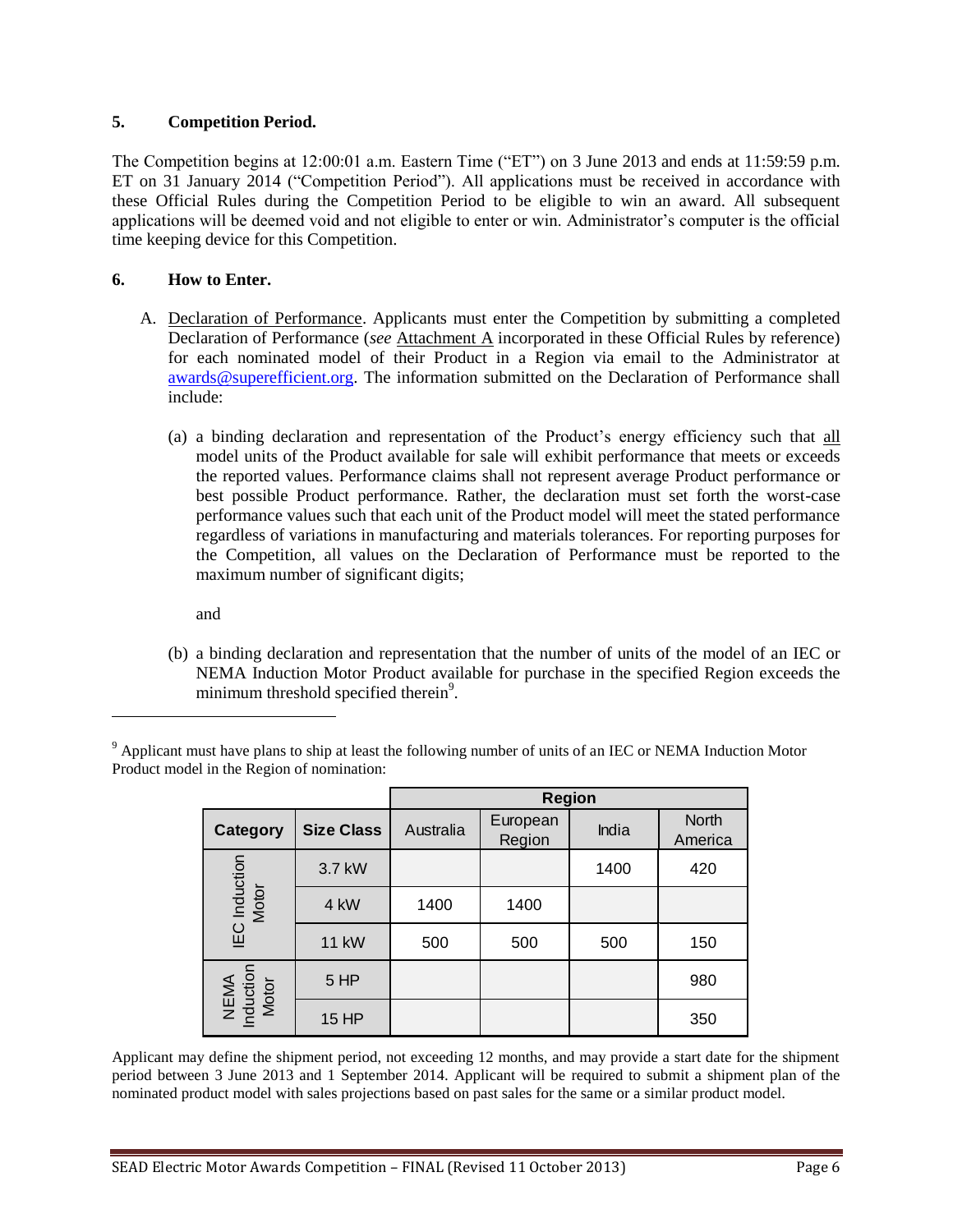B. Other Application Information. All other information on the application form must be completed or the application will be deemed void. Applicant agrees to cooperate with the Administrator to supply other information regarding the Product requested by Administrator or the application will be deemed void. The Administrator shall have the right to place an application in another Region, size or Category in its discretion. By submitting an application, all Applicants agree to be bound by these Official Rules. Participation in the Competition is at the sole and absolute discretion of Administrator. All applications, including Declarations of Performance, shall become the sole property of Administrator and will not be returned to Applicants. Applicants agree and acknowledge that the applications do not contain any confidential or trade secret information and may be disclosed in whole or in part and Applicant's acknowledge and agree that the Administrator may publish the application forms to the public. Although the Administrator retains the right to disclose information upon its discretion, the Administrator has no intention to disclose information about nominated products that do not win an award.

#### **7. Selection of Award Winners.**

- A. Method for Evaluating Performance. The Administrator will use the information submitted by Applicants in the Declaration of Performance to identify potential winning Products in each Region.
- B. Submitting Product for Verification Testing. For all potential Winners, the Administrator will submit a notice to the Applicant using the contact information supplied by the Applicant requesting that the Applicant provide sample Product within thirty (30) business days of being notified by the Administrator for verification testing.

For Induction Motor Products, Applicant shall provide the Administrator details of the location of and serial numbers for at least 10 units of the subject Product model, from different Product batches in existing warehouse stock, from which the Administrator shall select two (2) samples for verification testing. For New Technology Motor Products, Applicants shall provide two (2) prototype test samples for verification testing. Potential Winner shall then arrange and pay all costs for transportation of test samples of the selected Product model from warehouse stock to the test facility of Administrator's choosing. In the event that the foregoing sample acquisition process is not feasible, the Applicant shall submit an alternative proposal to the Administrator for obtaining Product samples, which the Administrator may accept or reject in its sole discretion.

C. Verification Testing Procedures. Presumed winners will be responsible for providing two (2) test samples for each potential award-winning Product for verification testing. Applicants are responsible for the costs of supplying and transporting the test samples to the test facility. Verification testing costs will be paid for by participating SEAD governments.

Selection of testing laboratories shall be in the sole discretion of the Administrator. If testing samples of the Products are visibly damaged during shipment, the laboratory shall document the damage with pictures. The laboratory shall promptly notify the Administrator of such damage to a sample, and the Administrator shall arrange with the Applicant for the provision of a replacement sample pursuant to the procedures previously described herein.

For verification testing, one of the two (2) samples of Product will be selected randomly and used for the verification testing. The second sample may be used for verification testing upon occurrence of one of the following: (1) If the initial test sample is damaged, the second sample shall be used for verification testing; (2) If the first sample fails to verify the Applicant's claims,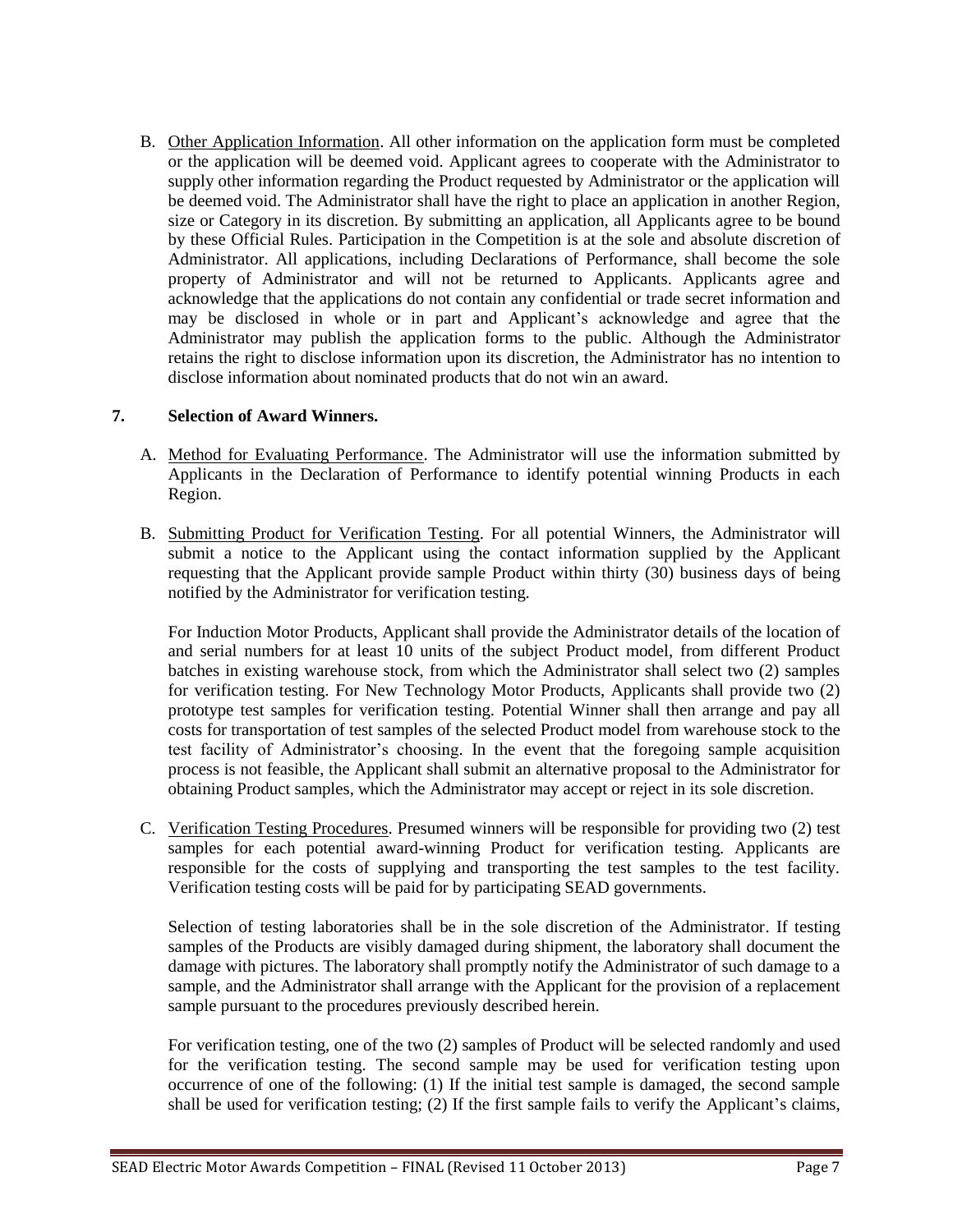the second sample will be used to conduct a second test. The efficiency of the second motor tested will be used as verification of compliance provided that the motor losses at rated load for the first motor tested are not more that  $+5\%$  greater than the motor losses at rated load measure by the second test.. If the initial sample is damaged and the second sample fails to pass verification, a third sample will be procured as described herein.

While Administrator and/or the testing organization intend to return Product model samples, Administrator shall have no obligation to return any Product model samples. If the verification tests confirm the information submitted in the Declaration of Performance, in the sole discretion of Administrator, then the Region and International Winners shall be finalized and announced.

If the verification testing does not support the Declaration of Performance, and the actual tested energy efficiency of the Product model is less than the stated energy efficiency for the runner-up Product model in the Category, the tested Product model shall be rejected or re-tested in the sole discretion of the Administrator, the Applicant shall be so notified, and the foregoing testing process shall be repeated for the runner-up product. Applicants may request the verification test results for their respective Product models only.

In the event two or more Product models in a Category provide the same energy performance as confirmed by verification testing, Administrator shall have the right to grant more than one Award in a Category in its sole discretion.

The Product model with the best energy efficiency in a Category across all Regions shall also be granted the International Award for that Category for each Class.

- D. Energy Label Registration in India Region. It is essential for winning products to be labeled with the Bureau of Energy Efficiency's (BEE) Star label. Therefore, manufacturers are encouraged to register winning Products in the India Region with BEE. Information about BEE's Star Labeling program for motors can be found at [http://220.156.189.26:8080/beeLabel/index.jsp.](http://220.156.189.26:8080/beeLabel/index.jsp)
- E. Disqualification. Administrator may in its sole discretion disqualify any Applicant that fails to comply with the foregoing requirements and deadlines.

#### **8. Awards**.

- A. A total of ten (10) Winners will be selected in the IEC Induction Motor Category.
	- a) One Winner in the 3.7 kW Class will be selected in the India and North America Regions.
	- b) One Winner in the 4 kW Class will be selected in the Australia and Europe Regions.
	- c) One Winner in the 11 kW Class will be selected in each Region.
	- d) One International Winner will be selected from the 4 kW and 11 kW Classes from the Region Winners.
- B. A total of five (5) Winners will be selected in the New Technology Motor (< 75 kW) Category.
	- a) One Winner in each Class will be selected in each Region.
	- b) One International Winner will be selected from the Region Winners.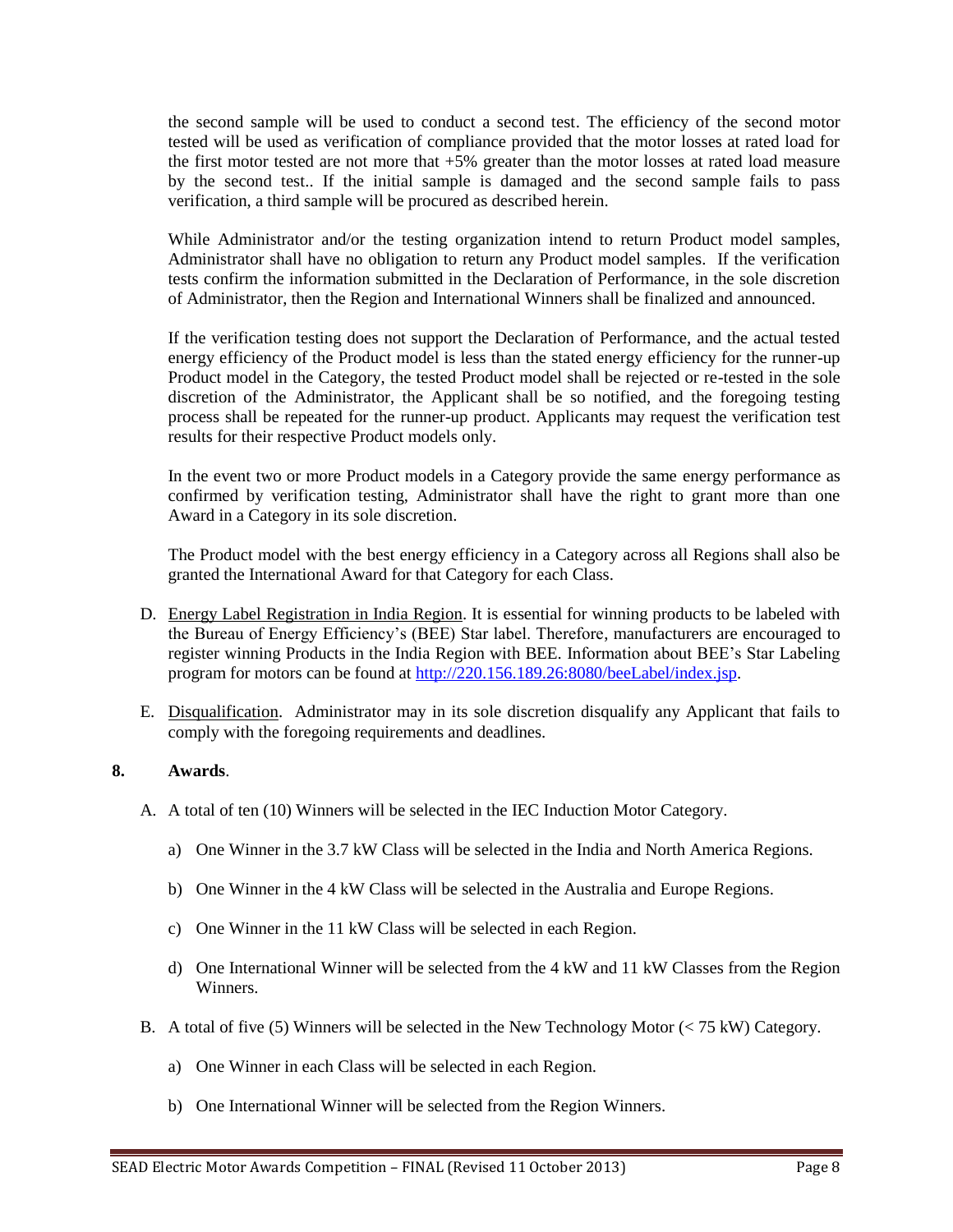- C. A total of two (2) Winners will be selected in the NEMA Induction Motor Category.
	- a) One Winner in each Class will be selected in the North America Region.
- D. A total of one (1) Winner will be selected in the New Technology Motor (< 100 HP) Category in the North America Region.

Awards may not be given if in the Administrator's sole discretion, an insufficient number of applications were received. In its sole discretion, the Administrator may award more than one Winner in a Category. The Administrator anticipates that all Winners will be announced on 1 September 2014. All Winners will be required to attend an awards ceremony at a date and location to be announced by the Administrator.

#### **9. Award Restrictions.**

Applicants and Winners acknowledge that the "SEAD" mark and all other intellectual property regarding the Competition (collectively, the "SEAD IP") are owned by the Administrator. Applicants and Winners agree not to challenge or seek to register any intellectual property associated with the Competition. Winners will be granted a limited personal license to the SEAD IP to advertise and promote the award granted to the specific model of their Product for two years from the date of award. All use of the SEAD IP must be in compliance with the guidelines published by Administrator from time to time on the superefficient.org website and attached to these Official Rules and incorporated by reference. Winners agree not to use the SEAD IP or make any mention of winning an award that is not consistent with these guidelines, and to immediately cease all inconsistent use upon notice by Administrator. Winners may only promote that an award pertains to the specific model winning an award, and may not state or imply that the award applies to other Product models of a Winner. Winners may not use the SEAD IP to state or imply that the Administrator or any other entity or person associated with the Competition endorse or are affiliated with the Winner or its Products.

#### **10. Publicity.**

Except where and as may be prohibited by law, participation in the Competition constitutes express permission of an Applicant for the Administrator (and those acting pursuant to the authority of the Administrator) to use each Applicant's name and application for the Competition in advertising, trade, and publicity purposes for the SEAD program and the Competition in all forms of media now known or hereafter discovered or devised, worldwide, in perpetuity, without further notice, review or approval, or compensation.

#### **11. General Conditions.**

By participating in the Competition, each Applicant fully and unconditionally agrees to and accepts these Official Rules and the decisions of the Administrator, which are final and binding in all respects. By participating in the Competition, each Applicant waives any right to claim ambiguity in these Official Rules. An Applicant is not a Winner until it has fully complied with these Official Rules. The Administrator reserves the right, in its sole and absolute discretion, to cancel, terminate, modify, extend, or suspend the Competition (in whole or in part) should non-authorized intervention, fraud, or other causes corrupt or affect the administration, security, fairness, or proper conduct of the Competition. In such case, the Administrator may grant awards from all eligible applications received for the Competition prior to and/or after (if appropriate) the action taken by Administrator or via some other means determined by Administrator in its sole and absolute discretion to be fair, appropriate and consistent with these Official Rules. Administrator reserves the right to disqualify any Applicant it determines, in its sole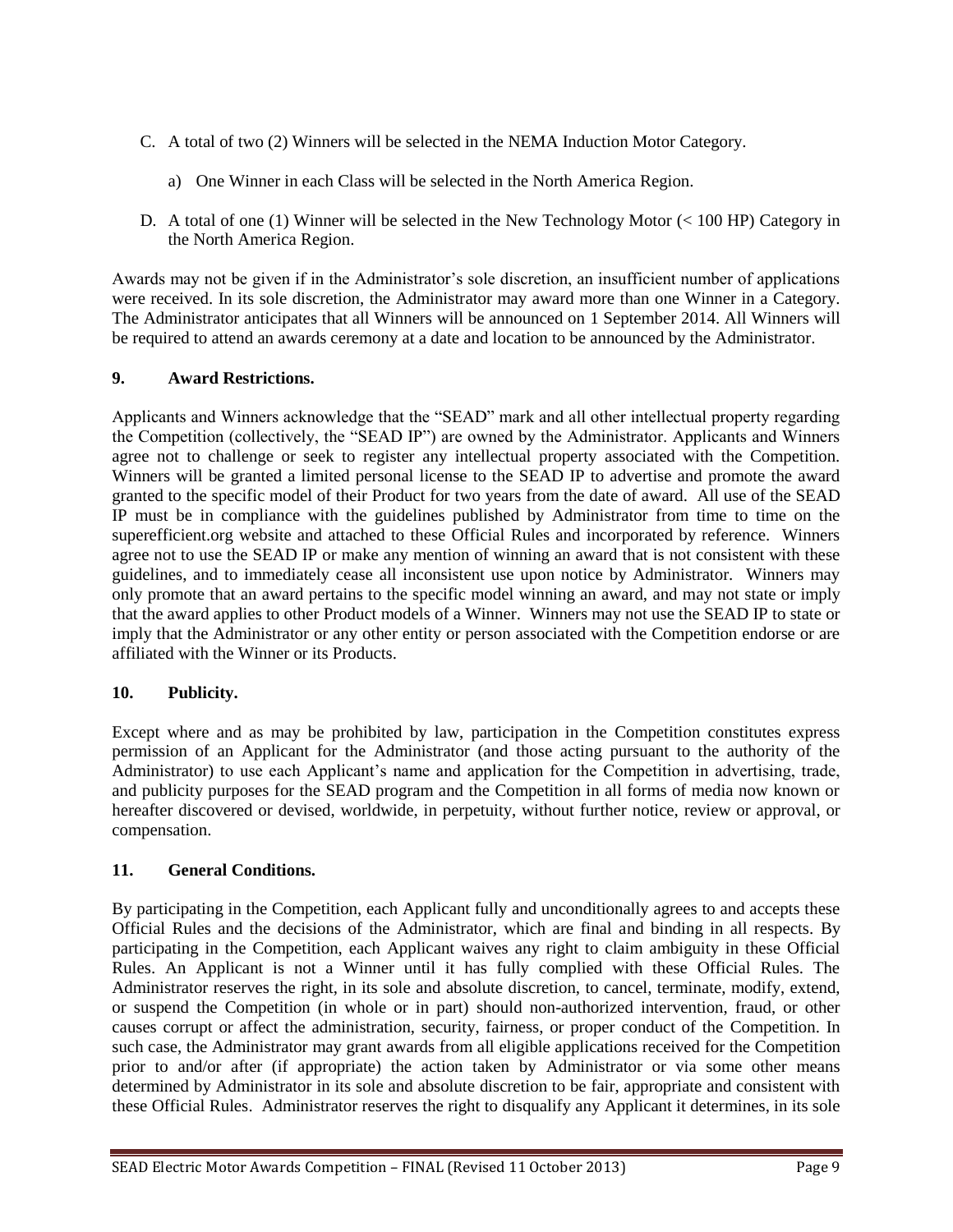and absolute discretion, is or is attempting or intending to: (a) tamper with any aspect of the operation of the Competition, (b) defraud the Competition, (c) undermine the legitimate operation of the Competition by cheating, deception, or other unfair playing practices, (d) annoy, abuse, threaten, or harass any other participants, the Administrator, or representatives of SEAD, or (e) act in violation of these Official Rules. In such event, the Administrator reserves the right (in addition to disqualification of such Applicant) to seek damages from any such Applicant to the fullest extent permitted by law. The Administrator's failure to enforce any provision of these Official Rules shall not constitute a waiver of that provision. Any entity that enters the Competition through means not permitted by these Official Rules is subject to disqualification. The Administrator is not required to respond to questions about the Competition.

#### **12. General Release and Waiver of Claims.**

By entering this Competition, each Applicant hereby releases the Administrator, SEAD, and all of their respective parents, subsidiaries, affiliates, advertising agencies, and all of their respective directors, officers, governors, employees, shareholders, and agents (collectively, the "Releasees") from: (i) any and all liability, loss, harm, damage, cost, expense, or claims, including third party claims based on publicity and/or privacy rights, defamation, and intellectual property associated with the Applicant or Winner's participation in this Competition, any award associated with this Competition, and/or use or misuse of any award in connection with this Competition, including, but not limited to, all reasonable counsel fees and court costs incurred; (ii) anything related to the Competition, or execution of this Competition (or participation therein), including preemption, cancellation, or rescheduling; and (iii) anything that may occur in connection with acceptance and/or use of the award or while participating in the Competition, even if caused or contributed to by the negligence of Releasees.

#### **13. Limitations of Liability.**

Neither Administrator's nor any other Releasee is responsible for lost, late, incomplete, stolen, misdirected, illegible, erroneous or incomplete applications. Neither Administrator nor any other Releasee is responsible for any incorrect or inaccurate information, whether caused by Applicant, tampering, or by any of the equipment or programming associated with or utilized in the Competition, and neither Administrator nor any Releasee assumes responsibility for any error, omission, defect, theft, destruction, or unauthorized access to the materials related to the Competition, or for any damage to any computer related to or resulting from participating in the or entity Competition. No responsibility is assumed by the Administrator for lost, late, mutilated, incomplete, illegible, stolen, misdirected, erroneous or delayed entries or e-mail; or for any computer, telephone, cable, satellite, network, electronic or on-line/Internet hardware or software malfunctions, failures, connections, or availability, or garbled or jumbled transmissions, or service provider/Internet/website use, accessibility or availability, or traffic congestion, or unauthorized human intervention, other errors of any kind, including without limitation, testing results, whether human, mechanical, electronic or network, or the incorrect or inaccurate capture of entry or other information or the failure to capture, or loss of, any such information. Any use of robotic, macro, automatic, programmed or like entry methods will void all such entries by such methods. No responsibility is assumed by the Administrator for any incorrect or inaccurate information, whether caused by Applicants, website users, testing organizations, tampering, hacking, Product testing or by any of the equipment or programming associated with or utilized in the Competition; and none of the Releasees assume any responsibility for any error, omission, interruption, deletion, defect, delay in operation of the Competition. IN NO EVENT WILL THE ADMINISTRATOR OR ANY RELEASEE BE RESPONSIBLE OR LIABLE FOR ANY INJURIES, CLAIMS, ACTIONS, DAMAGES, LOSSES, OR LIABILITY OF ANY KIND, INCLUDING DIRECT, INDIRECT, INCIDENTAL, CONSEQUENTIAL, OR PUNITIVE DAMAGES RESULTING FROM OR ARISING FROM PARTICIPATION IN, OR THE PRODUCTION, COMPETITION, OR ADMINISTRATION OF, THE COMPETITION, OR ACCEPTANCE, POSSESSION, USE, MISUSE, OR NONUSE OF AN AWARD.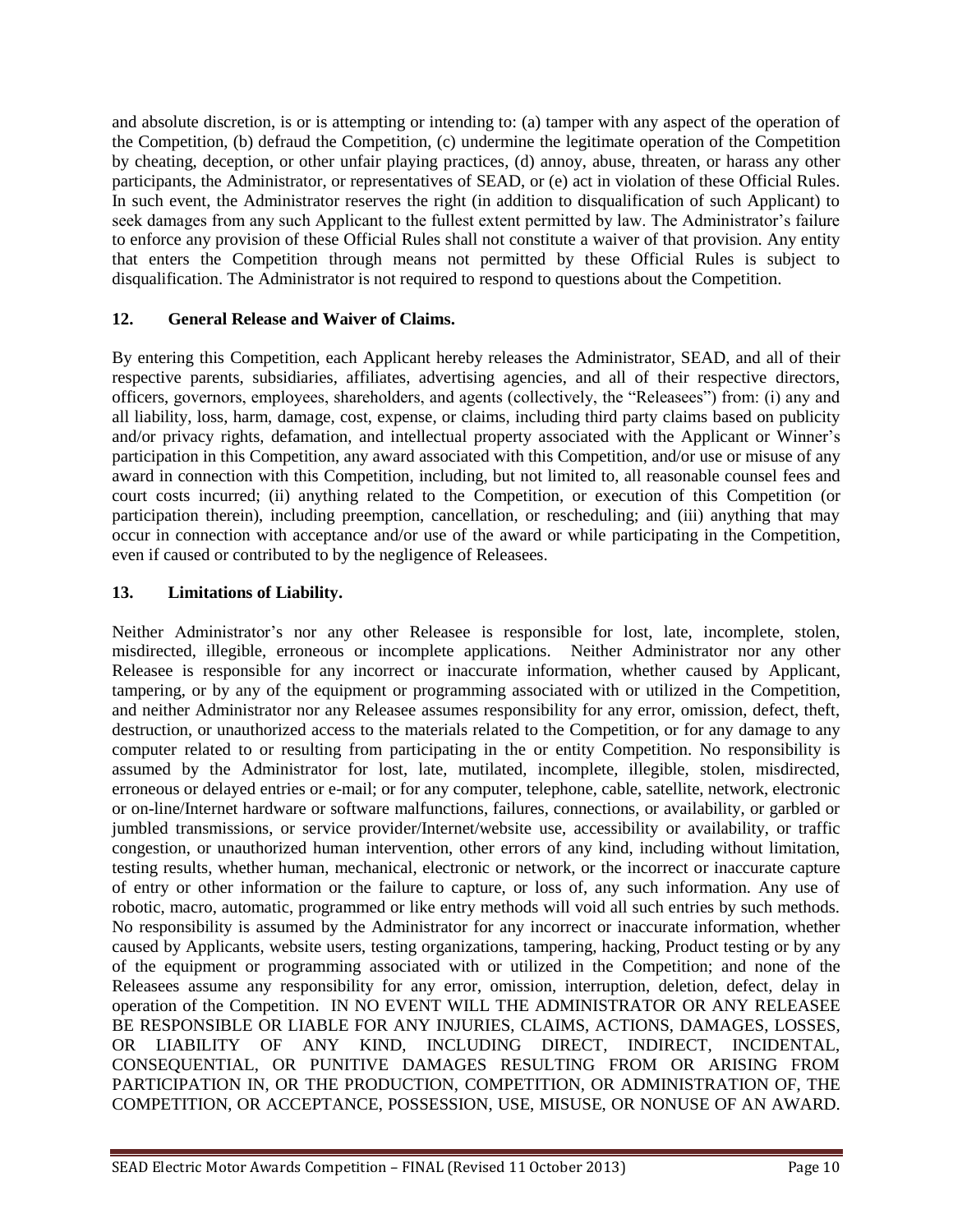WITHOUT LIMITING THE FOREGOING, ALL AWARDS ARE PROVIDED "AS IS" WITHOUT WARRANTY OF ANY KIND, EITHER EXPRESS OR IMPLIED, INCLUDING BUT NOT LIMITED TO, THE IMPLIED WARRANTIES OF MERCHANTABILITY, FITNESS FOR A PARTICULAR PURPOSE, OR NON-INFRINGEMENT. SOME JURISDICTIONS MAY NOT ALLOW THE LIMITATIONS OR EXCLUSION OF LIABILITY FOR INCIDENTAL OR CONSEQUENTIAL DAMAGES OR EXCLUSION OF IMPLIED WARRANTIES, SO SOME OF THE ABOVE LIMITATIONS OR EXCLUSIONS MAY NOT APPLY TO YOU. CHECK YOUR LOCAL LAWS FOR ANY RESTRICTIONS OR LIMITATIONS REGARDING THESE LIMITATIONS OR EXCLUSIONS. ANY ATTEMPT BY AN APPLICANT OR ANY OTHER INDIVIDUAL TO DELIBERATELY UNDERMINE THE LEGITIMATE OPERATION OF THE CONTEST IS A VIOLATION OF CRIMINAL AND CIVIL LAWS, AND SHOULD ANY SUCH ATTEMPT BE MADE, THE ADMINISTRATOR RESERVES THE RIGHT TO SEEK DAMAGES FROM ANY SUCH PERSON OR ENTITY TO THE FULLEST EXTENT PERMITTED BY LAW.

#### **14. Choice of Law.**

All United States federal, state, and local laws and regulations apply to the Competition, regardless of Region. Applicants agree that: (1) any and all disputes, claims, and causes of action arising out of or connected with this Competition, or any award, or the determination of the Winners, shall be resolved individually, without resort to any form of class action; (2) any and all claims, judgments, and awards shall be limited to actual out-of-pocket costs incurred, including costs associated with entering this Competition but in no event attorneys' fees. All Applicants acknowledge and agree that the Competition shall be administered solely in the District of Columbia, United States of America, and that all issues and questions concerning the construction, validity, interpretation, and enforceability of these Official Rules, or the rights and obligations of Applicant and/or Administrator in connection with the Competition, shall be governed by, and construed solely and exclusively in accordance with, the laws of the District of Columbia, United States of America, without regard to conflicts of law/choice of law doctrine of any other jurisdiction, and all proceedings shall exclusively take place in the United States District Court for the District of Columbia. Applicant agrees to the exclusive jurisdiction of such court and waives any right to change of venue or any like right.

#### **15. Copy of Official Rules.**

Official Rules may be obtained by visiting Administrator's website at [www.superefficient.org](http://www.superefficient.org/) during the Competition Period.

#### **16. Copy of Winner's List.**

For a list of Winners visit the website of the Administrator located at [www.superefficient.org.](http://www.superefficient.org/)

Administrator: Collaborative Labeling & Appliance Standards Program (CLASP), 2021 L Street NW, Suite 502, Washington, DC 20036.

© 2013. All Rights Reserved.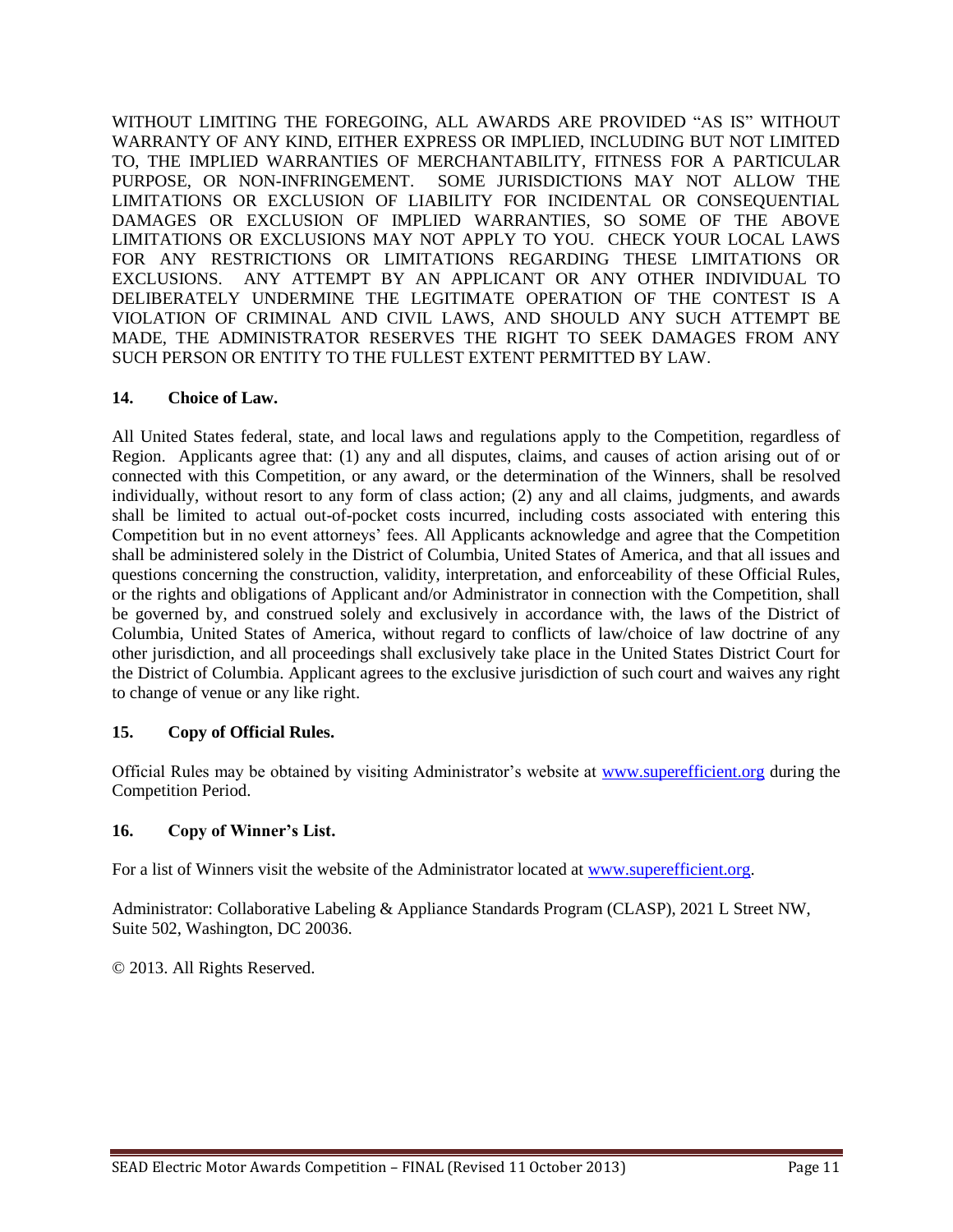## **SUPER-EFFICIENT EQUIPMENT AND APPLIANCE DEPLOYMENT (SEAD™) INITIATIVE**

## **GUIDELINES FOR USE OF INTELLECTUAL PROPERTY**

#### 1. **Use of SEAD Marks and References to the Competition.**

1.1 Subject to the Official Rules for the Super-efficient Equipment and Appliance Deployment ("SEAD") Initiative Awards Competition (the "Competition"), and using the same capitalized terms as used in the Official Rules unless indicated herein to the contrary, pursuant to these policies and guidelines ("Guidelines"), each Winner shall have a non-exclusive, nontransferrable, restricted, revocable limited right to use and refer to the phrase "**SEAD Global Efficiency Medal Winner**" (the "Phrase"), solely in a factual manner or context, and solely in connection with materials or activities specifically related to the particular Winning Product that (i) have been previously reviewed and approved by SEAD in the first instance; and (ii) must comply with the Guidelines at all times. Once the use of the Phrase and SEAD name in materials or activities has been approved by SEAD, subsequent materials or activities that do not alter or modify the use of the Phrase or SEAD name need not be submitted for approval. Except upon the prior written consent of SEAD in each instance, the Phrase and SEAD name must only be used in association with the Winning Product as submitted in the contest where the model and release number are identical. For the avoidance of doubt, the Phrase and SEAD name may not be used in any way or for any purposes whatsoever in connection or association with other non-Winning products or models that may be considered upgrades or derivatives of the Winning Product.

1.2

- 1.2.1 Any use or reference of the Phrase or to the SEAD name beyond use in a factual manner or context (for example, packaging, advertising, marketing materials and/or the Contest entry's website for the Winning Product), shall require the winner to:
	- 1.2.1.1 obtain written permission from SEAD prior to its use or distribution, including where such approval is contingent on strict adherence to the Guidelines.
	- 1.2.1.2 maintain the quality controls and abide by the minimum standards of quality control provided in the Guidelines.
	- 1.2.1.3 execute such further documents, assignments, agreements, and instruments and take any further acts as SEAD may deem necessary and reasonably request in order to effectuate these terms.
- 1.2.2 SEAD will retain all rights, including intellectual property rights, associated with the Phrase (and any variants) and the SEAD name and reserves the right to monitor and/or police the use of the Phrase or any other reference to SEAD names, marks or trademarks, including without limitation, on any Winning Product or other materials associated with the Winning Product.
- 1.2.3 It is understood the Guidelines may be updated and/or modified periodically in SEAD's sole discretion, and you agree to accept and be bound by any updates and/or modifications. You further agree to abide by your use or reference of the Phrase or any other SEAD owned names or marks in a manner expressly consistent with the minimum standard of quality controls specified and as updated and/or modified in the Guidelines.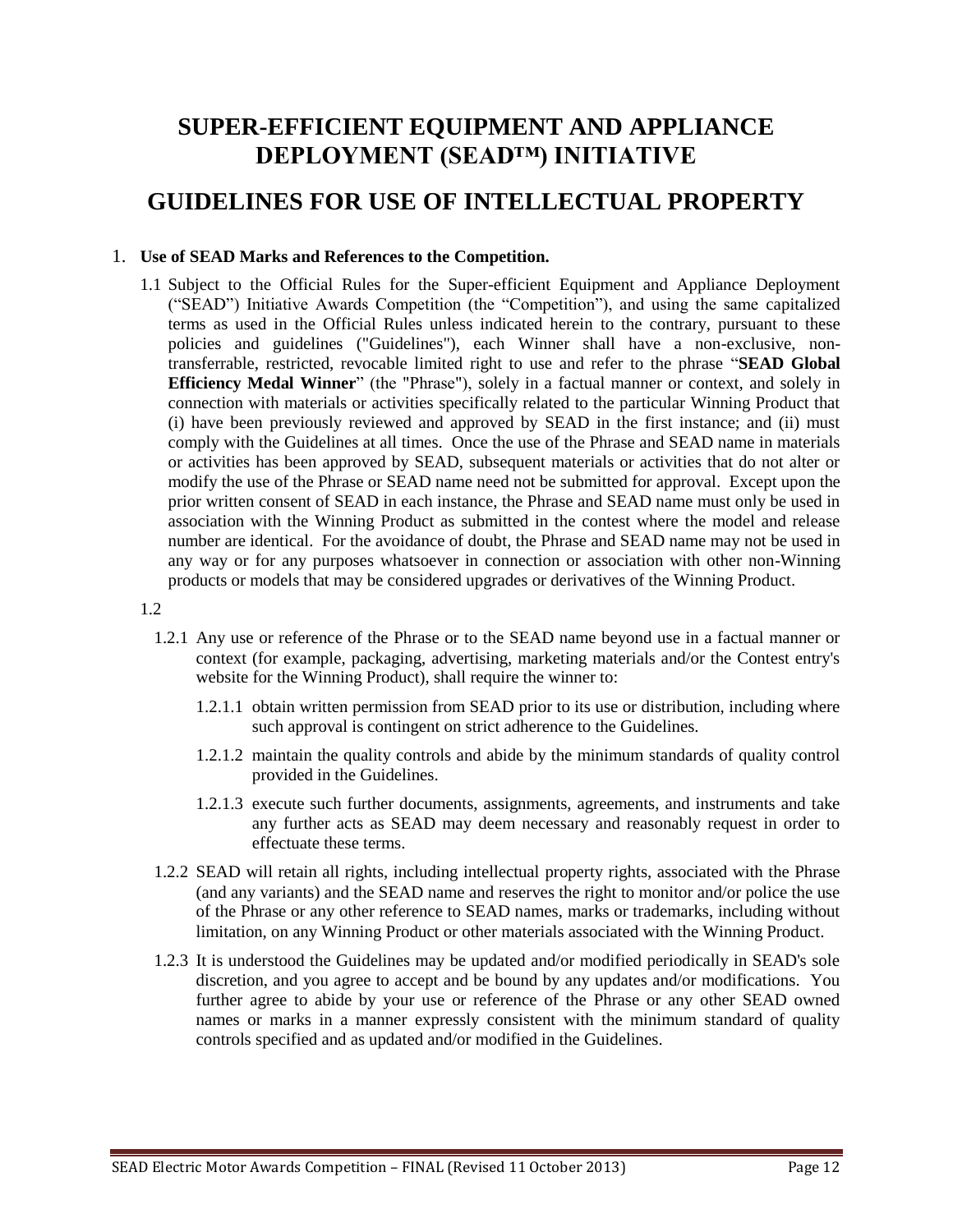#### **2**. **Intellectual Property and Publicity Rights.**

- 2.1 As between the Applicants and SEAD, SEAD is the owner of the service mark/trademark **SEAD**. Applicant acknowledges SEAD's exclusive right, title and interest in and to the SEAD name and will not, at any time, do or cause to be done any act or thing contesting or impairing such rights, titles and interests. Applicant further acknowledge that the sole right granted to a Winner under these Guidelines and the Official Rules is to use the Phrase solely and specifically in connection with those materials or activities associated with the Winning Product and that are previously approved by SEAD as a result of winning the Competition, and for no other purpose whatsoever. Any and all goodwill that arises from your use of the Phrase will inure to the sole benefit of SEAD.
- 2.2 Applicant agrees not to challenge, oppose, petition to cancel or otherwise attack the validity of the SEAD name or trademark and/or SEAD's ownership thereof. You acknowledge that you have no right, title or interest in the Phrase or the SEAD name, and that nothing in these Guidelines or the Official Rules shall be construed as an assignment of any right, title or interest in the Phrase or the SEAD name, except the limited right to use and refer to the Phrase as provided in this agreement and under these Guidelines.
- 2.3 Applicant acknowledges and agrees that SEAD has complete authority to control use of the SEAD name or marks. Applicant shall use the Phrase in strict compliance with the provisions of the Official and in conformity with the Guidelines, as amended from time to time. Should Applicant fail to comply with the Guidelines as outlined in the Appendix, or fail to maintain proper quality controls and/or act, behave and/or do anything to negatively impact the goodwill and/or the SEAD name, SEAD shall have the right in its sole discretion to terminate the rights granted under these Official Rules or Guidelines at any time.
- 2.4 Applicant acknowledges and agrees that SEAD shall have the sole right and discretion to determine whether any action should be taken to terminate unauthorized use of the Phrase or the SEAD name, or settle any proceeding brought by SEAD to terminate such unauthorized use. All proceeds from any enforcement action shall belong exclusively to SEAD.
- 2.5 By participating in this Competition, Applicant agrees and hereby grant SEAD permission to use statements, quotes, testimonials, photographs, designs, models, and/or any other material(s) provided by you as part of the Competition entry, as well as your name, photograph, likeness, and, if applicable, the name of eligible Applicant's company and affiliation, for advertising, and/or promotional purposes without any additional compensation to eligible contestant unless prohibited by law. Applicant retains ownership of the Products' intellectual property rights in the Competition entry, subject to SEAD's rights to reprint, display, reproduce, perform, and exhibit the Competition entry for advertising and/or promotional purposes. By participating in this Competition, Applicant agrees that any materials we generate in reviewing and accessing the Products is the sole property of SEAD.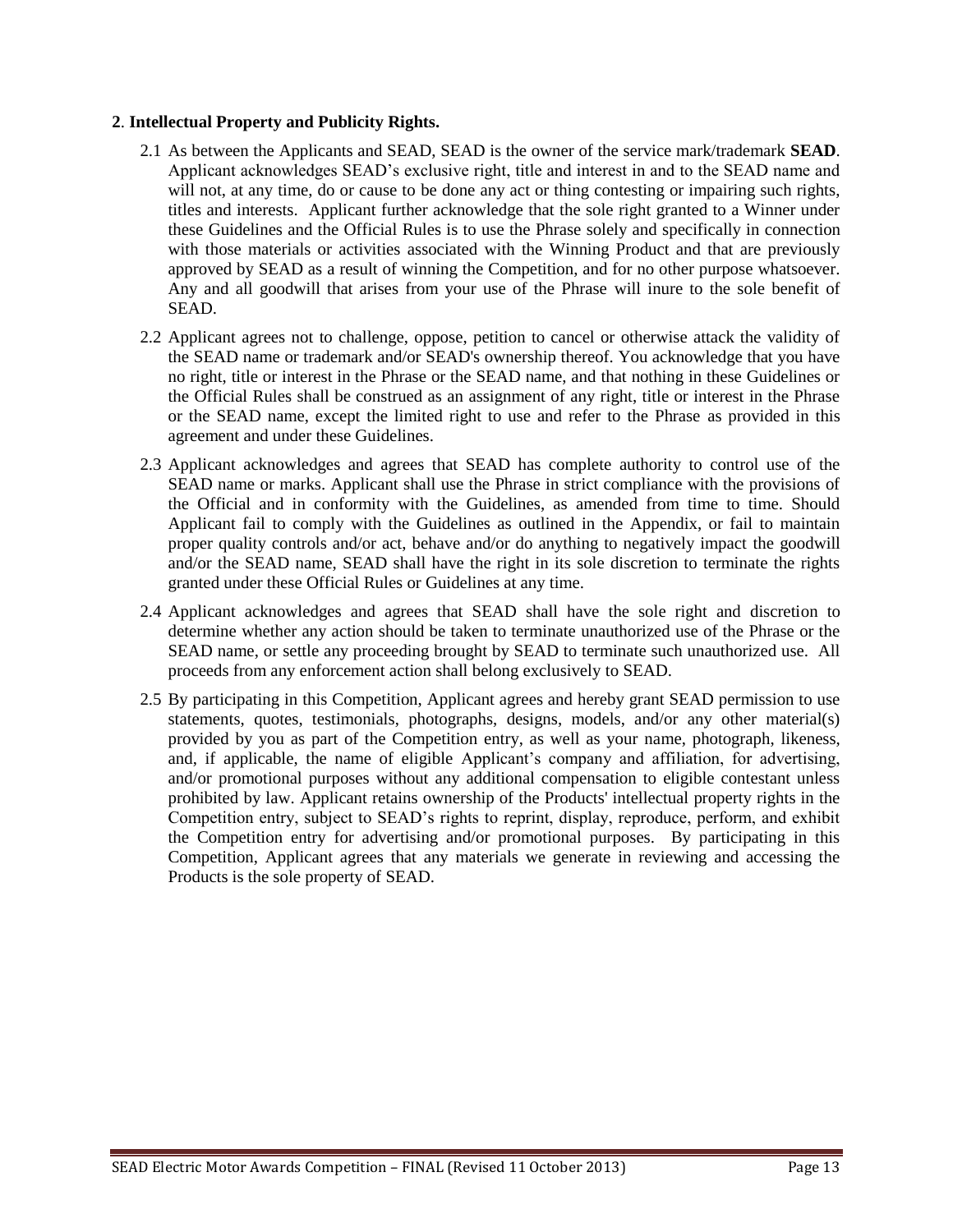## **SUPER-EFFICIENT EQUIPMENT AND APPLIANCE DEPLOYMENT (SEAD™) INITIATIVE**

## **ATTACHMENT A: DECLARATION OF PERFORMANCE FOR 2013 ELECTRIC MOTORS AWARD COMPETITION**

| <b>Manufacturer / Applicant Details</b>         |                                                                                                                                                                                     |  |  |  |
|-------------------------------------------------|-------------------------------------------------------------------------------------------------------------------------------------------------------------------------------------|--|--|--|
| <b>Manufacturer Contact Name</b>                |                                                                                                                                                                                     |  |  |  |
| Manufacturer Company Name                       |                                                                                                                                                                                     |  |  |  |
| <b>Manufacturer Postal Address</b>              |                                                                                                                                                                                     |  |  |  |
| Manufacturer Telephone Number                   |                                                                                                                                                                                     |  |  |  |
| <b>Manufacturer Email Address</b>               |                                                                                                                                                                                     |  |  |  |
|                                                 | <b>Product Nomination Details</b>                                                                                                                                                   |  |  |  |
| <b>Product Brand Name</b>                       |                                                                                                                                                                                     |  |  |  |
| <b>Product Model Number</b>                     |                                                                                                                                                                                     |  |  |  |
| <b>Award Category</b>                           | <b>IEC Induction Motor</b><br>3.7 kW (India or North America)<br>(Australia or Europe)<br>4 kW<br><b>11 kW</b><br>NEMA Induction Motor (North America only)<br>5 HP<br><b>15 HP</b> |  |  |  |
|                                                 | <b>New Technology Motor</b><br>$< 75$ kW<br>$\Box$ < 100 HP (North America only)                                                                                                    |  |  |  |
| <b>New Technology Motor Size</b>                | (specify size)                                                                                                                                                                      |  |  |  |
| For Which Markets is this Product<br>Nominated? | Australia<br>Europe<br><b>North America</b><br>India                                                                                                                                |  |  |  |